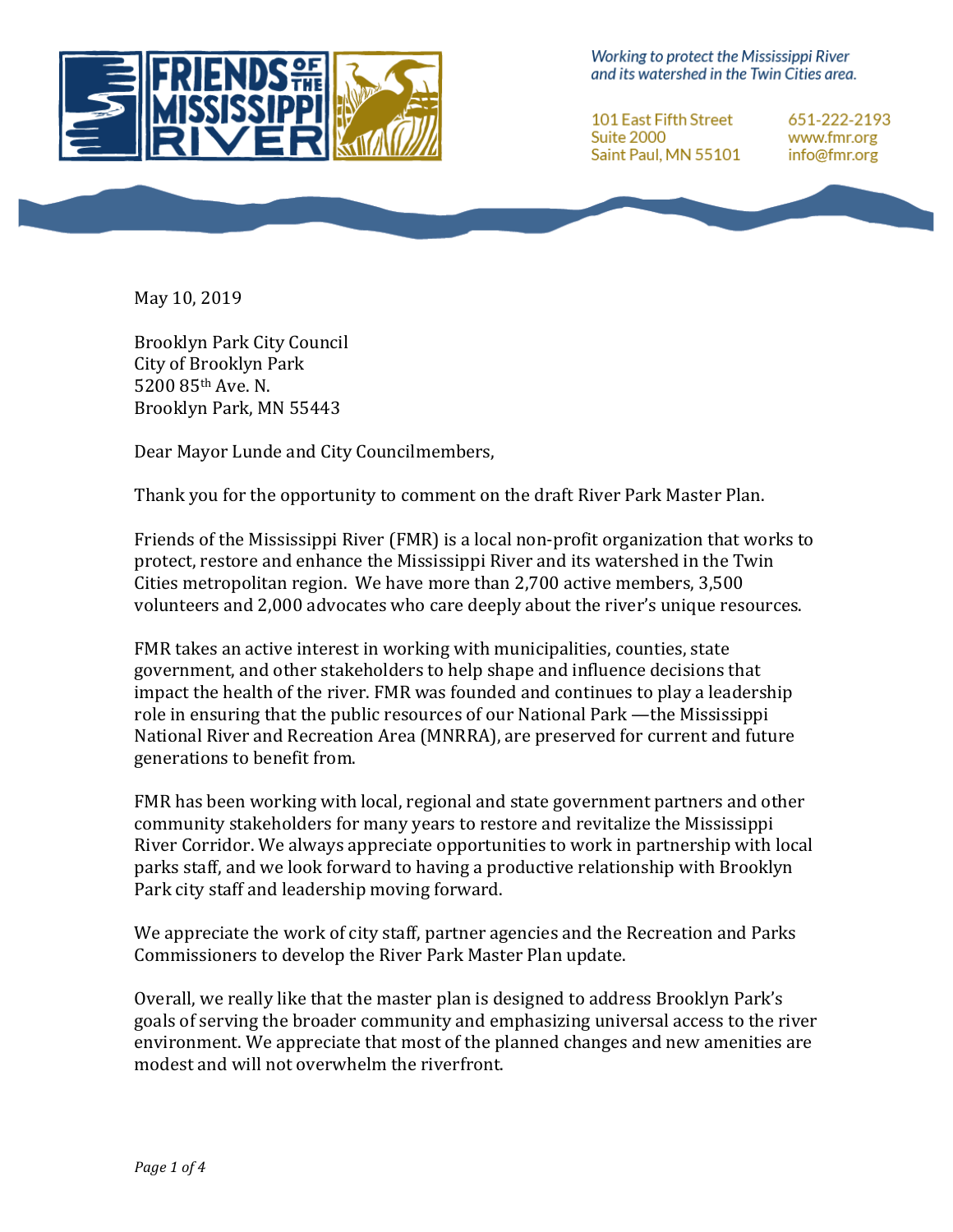Specifically, we are pleased to see the following things included in the plan:

- Continued restoration and management of prairie at north end of the park
- Planned restoration and erosion control along the shoreline
- Proposed AIS washing station
- Nature play nodes great for engaging a diversity of ages
- Fishing platforms great for engaging a diversity of backgrounds
- ADA accessible overlook (existing and proposed)
- Permanent Paddle Share pad
- Goal of treating stormwater before it enters the river

We do have a few concerns and recommendations that we'd like to see addressed in the plan. Our comments are detailed below.

# **Cottonwood Tree Preservation and Regeneration**

Perhaps you are already aware that recent studies show that Eastern Cottonwood trees along the Mississippi River are not regenerating. Our region could see significant decline of this majestic species that provides numerous ecosystem services, including the absorption and "treatment" of urban stormwater pollution.

One concern we have with the draft plan is the possibility that several healthy cottonwood trees would need to be removed to complete some of the proposed new park amenities. This is especially true at the southern end of the park, but care should be taken along the shoreline when choosing locations for overlooks and fishing piers.

Although we recognize the importance of wetlands and native prairie in Minnesota, we don't support removing cottonwoods to create water treatment wetlands or to conduct prairie restoration.

We'd like to see the plan include a strategy for ensuring protection of this important and beneficial floodplain species. This strategy should include:

- An inventory of cottonwood trees (mature and saplings) on the site
- A tree preservation plan to ensure cottonwoods are not removed for development of park amenities such as viewing platforms, trails, parking lots or the kayak launch
- A robust planting/regeneration plan to ensure natural decline doesn't eliminate the presence of this important species.
- A summary of the benefits and ecosystem services that cottonwood trees provide
- A discussion of ways to treat stormwater that are compatible with cottonwood trees in a floodplain forest
- A list of understory/herbaceous plants that are appropriate for floodplain restoration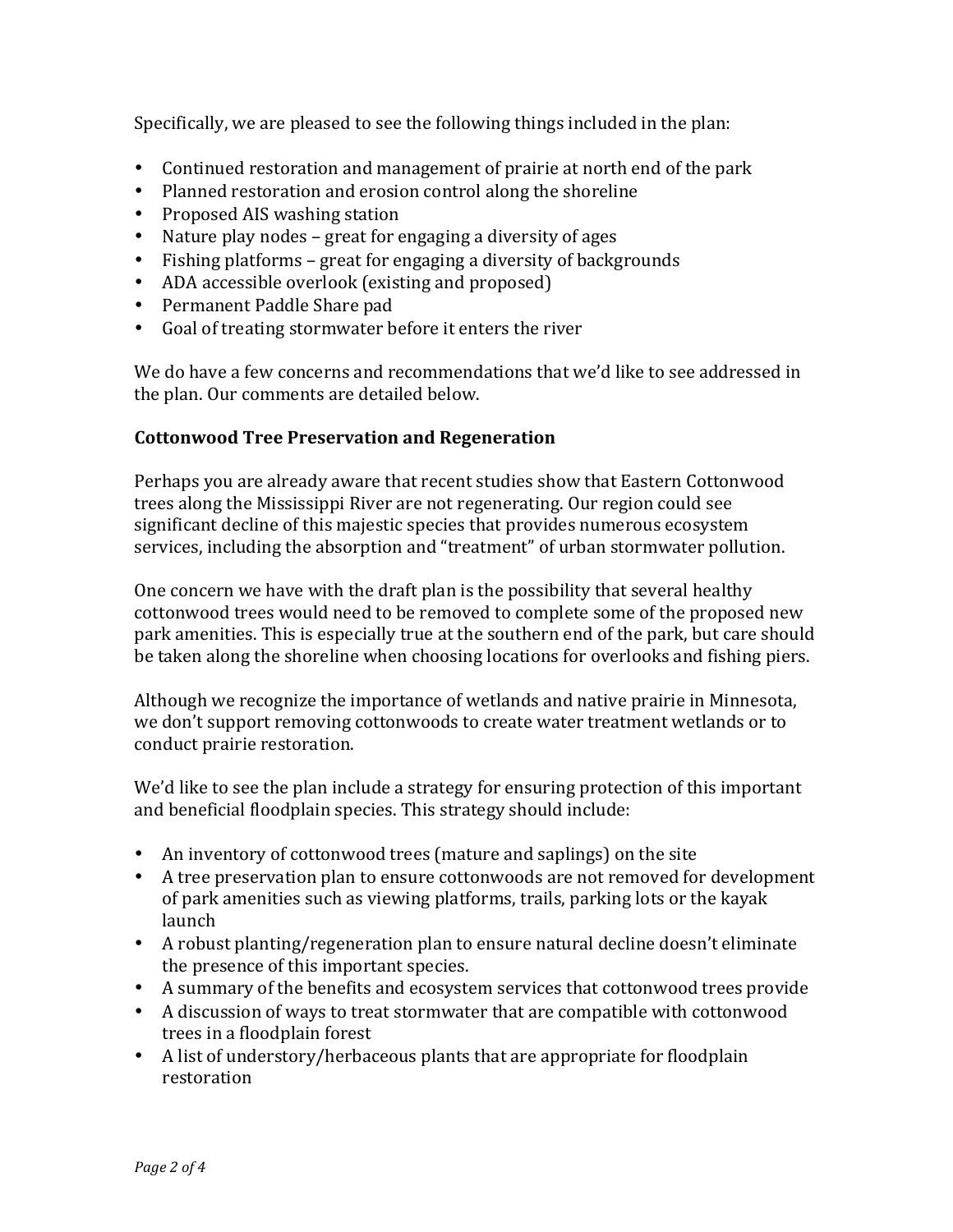### **Stormwater Treatment**

Water treatment through the southern section of the park is a good idea, but the proposed plan will require significant land alteration/excavation and removal of trees and other vegetation. We'd like to see a feasibility study for this area that lays out the associated costs and benefits of a few alternatives, ranging from a minimalist approach to the current proposal.

For example, excavating an island with a bridge is an interesting concept, but is it needed? This approach would require a lot of site alteration for an island that will only be an island when it is surrounded by intermittent stormwater.

Furthermore, adding impervious surfaces in the southern area will add stormwater runoff to the site that also needs to be managed. Perhaps a smaller parking lot and a single trail or boardwalk through the wetlands would be more appropriate for accomplishing the stormwater management goals.

### **Shoreline Alteration and Paddler Access**

We also have concerns about altering the shoreline to create the excavated bay/cove, as there are ample alternatives for launching canoes and kayaks within the park nearby.

MN public waters are governed by state rules that prohibit alteration of the shoreline for river access if there are reasonable alternatives. Prior to moving ahead with next steps for the master plan, we strongly recommend the city consult with the DNR Region 3 Hydrologist assigned to this area to ascertain if the shoreline alteration is permitted under state law.

# MN § 6115.0200 EXCAVATION OF PUBLIC WATERS.

Subpart 1. Goals

It is the goal of the department to limit the excavation of materials from the beds of public waters in order to:

...preserve the natural character of public waters and their shorelands, in order to minimize encroachment, change, or damage to the environment, particularly the ecosystem of the waters;

Subp. 3. Prohibited excavation. Excavation is prohibited in the following cases:

...where it is intended to gain access to navigable water depths when such access can be reasonably attained by alternative means which would result in less environmental impact;